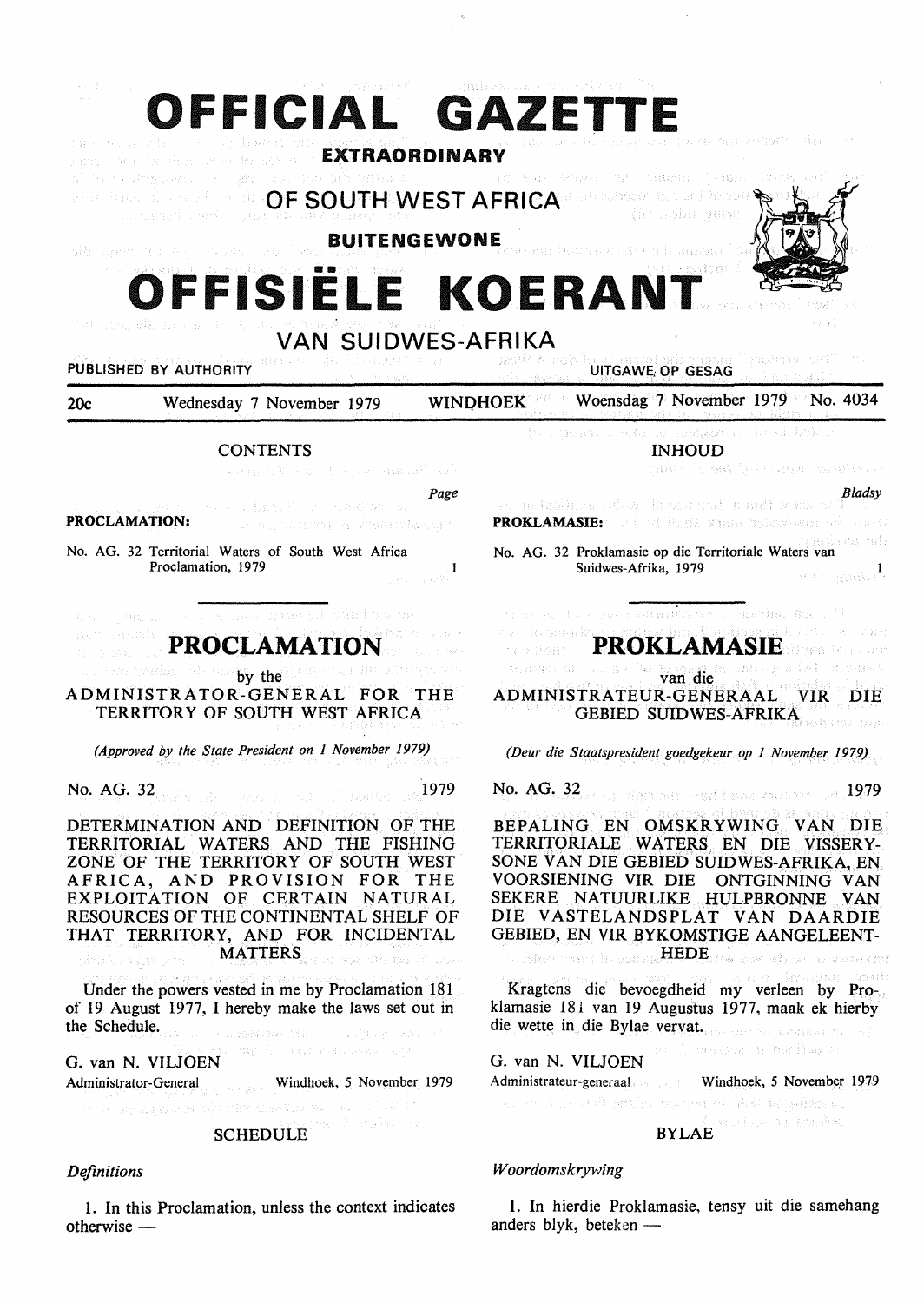- (i) "fish" means the living resources of the sea; (v)
- (ii) "low-water mark" means the lowest line to which the water of the sea recedes during periods of ordinary spring tides; (ii)
- (iii) "nautical mile" means the international nautical mile of I 852 metres; (iv)
- $(iv)$  "sea" means the water and the bed of the sea; (iii)
- (v) "the territory" means the territory of South West Africa and, in relation to any right or power, the authority in which the right or power in question
- or a right or power of the nature in question is vested in or in respect of that territory. (i)

## *Territorial waters of the territory*

2. The sea within a distance of twelve nautical miles from the low-water mark shall be territorial waters of the territory.

#### *Fishing zone*

3. The sea outside the territorial waters of the territory as defined in section 2, but within a distance of two hundred nautical miles from low-water mark, shall constitute a fishing zone in respect of which the territory shall in relation to fish and the catching of fish have and exercise the same rights and powers as in respect of the said territorial waters.

# *Application of certain laws in fishing zone*

4. The territory shall have the right to exercise in the fishing zone as defined in section 3 such powers as may be considered necessary to prevent the contravention of any fiscal law or any customs, emigration, immigration or sanitary law.

## *Application of laws relating to territorial waters, etc.*

*5.* Any Jaw relating to the territorial waters of the territory or to the sea within a distance of three miles or three nautical miles from low-water mark, shall  $apply-$ Charles Mark

- (a} in respect of the territorial waters of the territory as defined in section 2; or
- (b) in so far as any such law relates to fish or the catching of fish, in respect of the fishing zone as defined in section 3.

Apart of the American control of the American State

- (i) "die gebied" die gebied Suidwes-Afrika en, met betrekking tot 'n reg of bevoegdheid, die gesag waarby die betrokke reg of bevoegdheid of 'n reg of bevoegdheid van die betrokke aard in of ten opsigte van daardie gebied berus; (v)
- (ii) "laagwatermerk" die laagste lyn tot waar die water van die see gedurende tydperke van gewone springgetye sak; (ii)
- (iii) "see" die water en die bedding van die see; (iv)
- (iv) "seemyl" die internasionale seemyl van 1 852 meter; (iii)
- (v) "vis" die lewende hulpbronne van die see. (i)

# *Territoriale waters van die gebied*

2. Die see binne 'n afstand van twaalf seemyle vanaf laagwatermerk is territoriale waters van die gebied.

#### $V$ *isserysone*

3. Die see buite die territoriale waters van die gebied soos in artikel 2 omskryf, maar binne 'n afstand van tweehonderd seemyle vanaf laagwatermerk, maak 'n visserysone uit ten opsigte waarvan die gebied met betrekking tot vis en die vang van vis dieselfde regte en bevoegdhede besit en uitoefen as ten opsigte van genoemde territoriale waters.

## *Toepassi11g van sekere wette in visserysone*

4. Die gebied het die reg om in die visserysone soos in artikel 3 omskryf die bevoegdhede uit te oefen wat nodig geag word om oortreding van enige fiskale wet of enige wet op doeane, emigrasie, immigrasie of sanitasie te verhoed.

*Toepassing van wette oor territoriale waters, ens.* 

*5.* Enige wet wat op die territoriale waters van die gebied of op die see binne 'n afstand van drie myl of drie seemyle vanaf laagwatermerk betrekking het, is van toe $passing -$ 

- (a) ten opsigte van die territoriale waters van die gebied soos in artikel 2 omskryf; of
- (b) vir sover so 'n wet op vis of die vang van vis betrekking bet, ten opsigte van die visserysone soos in artikel 3 omskryf.